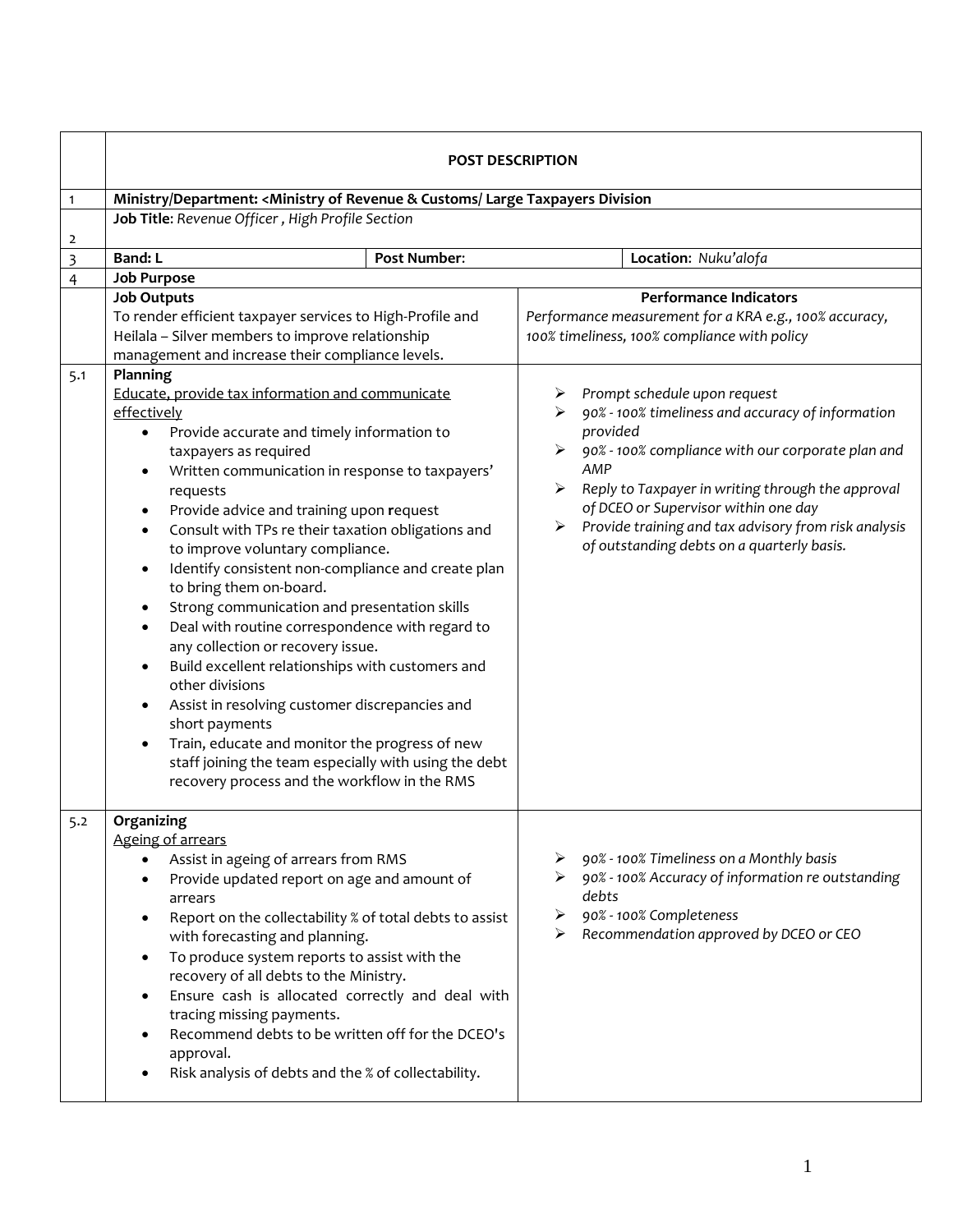| 5.3 | Leading                                                                                |                                                                               |
|-----|----------------------------------------------------------------------------------------|-------------------------------------------------------------------------------|
|     | Communicating                                                                          | Weekly/Monthly meeting conducted and<br>attended                              |
|     | Motivating                                                                             | Ensure messages are communicated from and to<br>➤<br>senior management        |
|     | Developing/Training                                                                    | Participate in every training available<br>➤                                  |
|     | New initiatives in collection strategies.                                              |                                                                               |
| 5.4 | Controlling                                                                            |                                                                               |
|     | Monitoring                                                                             | Weekly report to staff weekly meeting<br>Provide report according to schedule |
|     | Evaluating                                                                             | Report provided is accurate<br>➤<br>Weekly reporting to Head of Section       |
|     | Correcting                                                                             |                                                                               |
|     | Reporting                                                                              |                                                                               |
| 5.5 | <b>Technical</b>                                                                       | $\blacktriangleright$<br>90-100% of lodged tax returns are accurately         |
|     | Data Entry                                                                             | processed into RMS                                                            |
|     | Verify tax rates applied in tax returns                                                | 90% - 100% compliance with our Corporate plan and                             |
|     | Check returns are accurately processed into RMS                                        | AMP                                                                           |
|     |                                                                                        |                                                                               |
|     |                                                                                        |                                                                               |
| 5.6 | Assess debit/credit assessments                                                        | 90-100% of all refund applications processed and<br>➤                         |
|     | Allocate debit/credit cases to team members<br>$\bullet$                               | issued.                                                                       |
|     | Check debit/credit worksheets before Notice of<br>$\bullet$<br>Assessments are issued. | 90% - 100% compliance with our Corporate plan and<br>AMP                      |
|     |                                                                                        |                                                                               |
|     | Recommend assessments together with voucher<br>$\bullet$<br>for DCEO's approval        |                                                                               |
|     | Deliver debit/credit assessment<br>$\bullet$                                           |                                                                               |
|     |                                                                                        |                                                                               |
| 5.7 | Tax Clearances & Tax References                                                        | 90% - 100% Timeliness<br>➤                                                    |
|     | Make sure that the correct form is filled in correctly<br>$\bullet$                    | No. of tax clearances issued and for what purpose<br>➤                        |
|     | and complete.                                                                          | No. of pending applications and work done<br>➤                                |
|     | Ensure adherence to laws and regulations<br>$\bullet$                                  | 90% - 100% Completeness<br>⋗                                                  |
|     | Accurate checking of RMS for all outstanding<br>$\bullet$                              |                                                                               |
|     | lodgements and payments.                                                               |                                                                               |
|     | Contact taxpayers on a timely manner for any<br>$\bullet$                              |                                                                               |
|     | issues arise.                                                                          |                                                                               |
|     | Note in RMS any intelligence information for future<br>$\bullet$                       |                                                                               |
|     | reference.                                                                             |                                                                               |
|     | Process the application within 3 days of receiving<br>$\bullet$                        |                                                                               |
|     | application.                                                                           |                                                                               |
|     | Contact TP for pick- up of tax clearances on time<br>$\bullet$                         |                                                                               |
|     | Record details of tax clearances issued                                                |                                                                               |
| 5.8 | Manage and recover non-filed returns                                                   | 90-100% of total non-filed returns are recovered<br>➤                         |
|     | Process lodgement extension requests and update<br>$\bullet$                           | 90% - 100% compliance with our corporate plan and<br>⋗                        |
|     | RMS accordingly                                                                        | AMP                                                                           |
|     | Extract non-filer report from RMS<br>$\bullet$                                         |                                                                               |
|     | Follow up any non-filing returns for all members<br>$\bullet$                          |                                                                               |
|     | Encourage TP to comply                                                                 |                                                                               |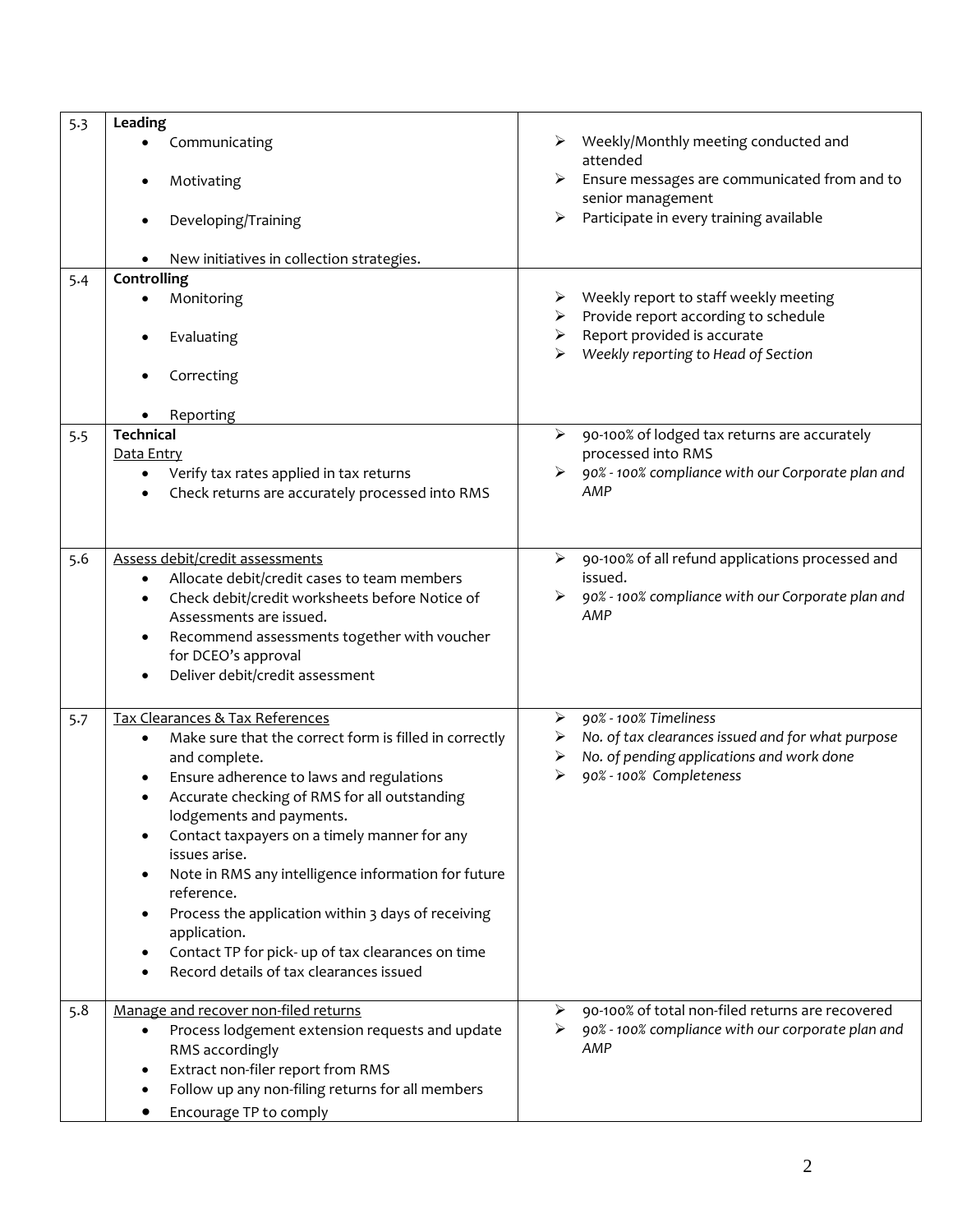| 5.9  | <b>Waiving of Penalties</b><br>Consider TPs compliance history<br>Reasons given should be genuine as compared to<br>$\bullet$<br>the nature of the business<br>Ensure adherence to laws, regulations and manual<br>$\bullet$<br>process.<br>Make appropriate recommendations to DCEO or<br>$\bullet$<br>CEO<br>Records the amounts of any penalties waived.<br>$\bullet$<br>Convey Decision to Taxpayer in letter writing on<br>$\bullet$<br>time.<br>Noted in RMS for reference                                                                                                                                                                                                     | 90% - 100% Timeliness<br>➤<br>No of taxpayers waived penalties<br>➤<br>90% - 100% Accuracy of information provided<br>➤<br>90% - 100% Completeness<br>➤                                                                                                                               |
|------|--------------------------------------------------------------------------------------------------------------------------------------------------------------------------------------------------------------------------------------------------------------------------------------------------------------------------------------------------------------------------------------------------------------------------------------------------------------------------------------------------------------------------------------------------------------------------------------------------------------------------------------------------------------------------------------|---------------------------------------------------------------------------------------------------------------------------------------------------------------------------------------------------------------------------------------------------------------------------------------|
| 5.10 | <b>Extension of Payment</b><br>Consider compliance history<br>$\bullet$<br>Adherence to laws, regulations and manual process<br>$\bullet$<br>Reasons given should be genuine as compared to<br>$\bullet$<br>the nature of the business.<br>Make appropriate recommendations to DCEO or<br>$\bullet$<br>CEO<br>Convey Decision in writing on time to taxpayers<br>$\bullet$<br>Closely monitor to ensure compliance with the<br>$\bullet$<br>extended due date<br>Noted in RMS for reference<br>$\bullet$                                                                                                                                                                             | Prompt schedule upon request<br>➤<br>90% - 100% timeliness and accuracy of information<br>➤<br>provided<br>90% - 100% compliance with our Corporate plan and<br>AMP<br>No of taxpayers Approved by DCEO or CEO<br>➤                                                                   |
| 5.11 | Follow up outstanding debts<br>Contact TP in a timely manner either by phone,<br>$\bullet$<br>email, visits, etc.<br>Issue demand letter (14 days) if no more<br>$\bullet$<br>communication received from the TP after<br>following up via phone, email.<br>Liaise with taxpayers on how to pay arrears<br>$\bullet$<br>Make arrangement for instalment payments and<br>$\bullet$<br>submit for approval<br>Monitor instalment payments<br>$\bullet$<br>Process amendments including write offs, changes<br>$\bullet$<br>to payment arrangements and customer<br>circumstances ensuring accuracy, consistent and<br>completeness of actions.<br>Ensure to follow the process manual. | Prompt schedule upon request<br>➤<br>▶ 90% - 100% timeliness and accuracy of following up<br>of outstanding debts<br>90% - 100% compliance with our corporate plan and<br>AMP<br>No of taxpayers contacted & resolved their<br>➤<br>outstanding issues<br>Amount of arrears recovered |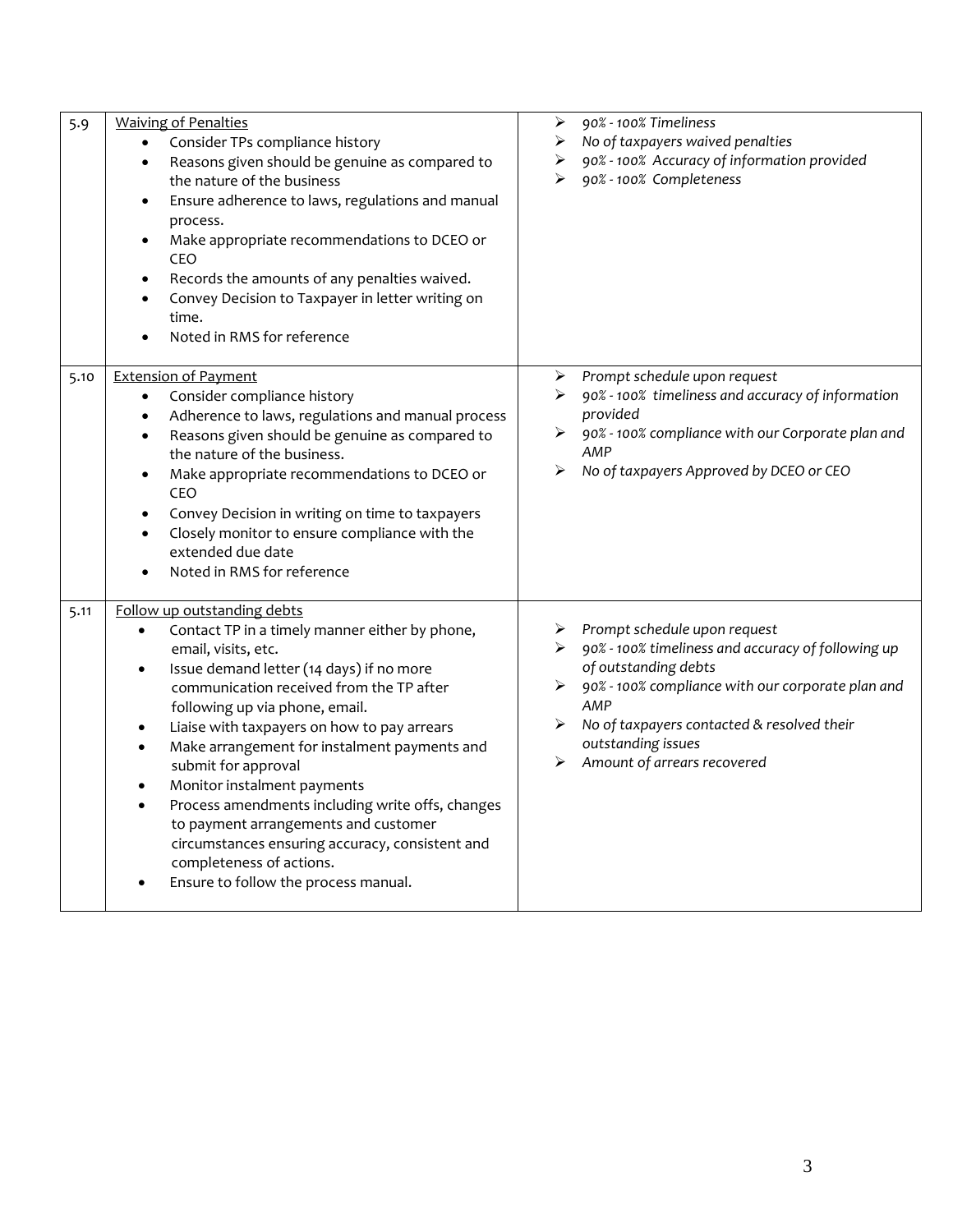|      | <b>Instalment Payment</b>                                                                                                                                                                                                                                                                                                                                                                                                                        |                                                                                                                                                                                                                                                  |
|------|--------------------------------------------------------------------------------------------------------------------------------------------------------------------------------------------------------------------------------------------------------------------------------------------------------------------------------------------------------------------------------------------------------------------------------------------------|--------------------------------------------------------------------------------------------------------------------------------------------------------------------------------------------------------------------------------------------------|
| 5.12 | Prepare account summary<br>$\bullet$<br>Consider compliance history and to be within the<br>financial year.<br>Use the workflow in RMS<br>$\bullet$<br>Make appropriate recommendations to DCEO or<br>$\bullet$<br>CEO<br>Ensure adherence to laws, regulations and manual<br>$\bullet$<br>process.<br>Notify TP in timely manner and closely monitor<br>$\bullet$<br>payments so that the arrangement is honoured.<br>Update RMS correspondence | 90% - 100% Timeliness<br>90% - 100% accuracy of information provided<br>➤<br>90% - 100% Completeness<br>➤<br>No of Taxpayers approved by DCEO<br>➤                                                                                               |
|      | Reconciliation                                                                                                                                                                                                                                                                                                                                                                                                                                   |                                                                                                                                                                                                                                                  |
| 5.13 | Ensure tax paid is correct<br>$\bullet$<br>Minimize dispute with Taxpayer by further<br>$\bullet$<br>reconcile Taxpayer's account<br>Identify why taxpayers record differs from the RMS<br>$\bullet$<br>report.<br>Ensure payment details are correct.                                                                                                                                                                                           | 90%-100% Timeliness<br>➤<br>90%-100% Accuracy of information provided<br>➤<br>Number of Taxpayer pay their debts<br>➤<br>Number of Pending cases<br>➤<br>⋗                                                                                       |
| 5.14 | Manage returns and additional information<br>Request additional information from salary clerks<br>of relevant MDA's for accurately assessing High<br>Profilers income tax.<br>Oversee stock-taking activity                                                                                                                                                                                                                                      | 90% - 100% Timeliness<br>➤<br>90% - 100% accuracy of information provided<br>➤<br>No. of files transfer to Technical and other Divisions<br>➤<br>approved by DCEO or CEO                                                                         |
| 5.15 | Conduct friendly visits<br>Conduct friendly visits to individuals/businesses as<br>$\bullet$<br>required<br>Make appropriate updates and recommendations<br>$\bullet$<br>to DCEO or CEO                                                                                                                                                                                                                                                          | 90% - 100% Timeliness (once a quarter to Taxpayer<br>they can issues)<br>Outer island in April and September Every Year<br>➤<br>No of taxpayers visited<br>➤<br>90% - 100% Accuracy of information provided<br>➤<br>90% - 100% Completeness<br>⋗ |
| 5.16 | Prepare appointment and meeting<br>Arrange consultation with taxpayers to verify<br>statements and information<br>Conduct appropriate negotiation with taxpayers<br>٠<br>Report to HOD the result of the<br>meetings/appointments.                                                                                                                                                                                                               | 90% - 100% Timeliness<br>➤<br>No of taxpayer's meeting/ appointment<br>90% - 100% Accuracy of information provided<br>90% - 100% Completeness                                                                                                    |
| 5.15 | Revenue Management System (RMS) Reporting<br>Update taxpayers' information on a regular basis<br>$\bullet$<br>Prepare RMS reports as required from time to time.                                                                                                                                                                                                                                                                                 | 90% - 100% Timeliness<br>Monthly Report to PRO and HOD<br>⋗<br>90% - 100% accuracy of information provided                                                                                                                                       |
| 5.16 | Prepare weekly Report<br>Update report to Supervisor<br>$\bullet$<br>Identify weekly Issues<br>$\bullet$<br>Report working during the week.                                                                                                                                                                                                                                                                                                      | 90% - 100% Timelines (due every Monday)<br>No of Issues raised<br>⋗<br>90% - 100% accuracy of information provided<br>➤<br>90% - 100% Completeness                                                                                               |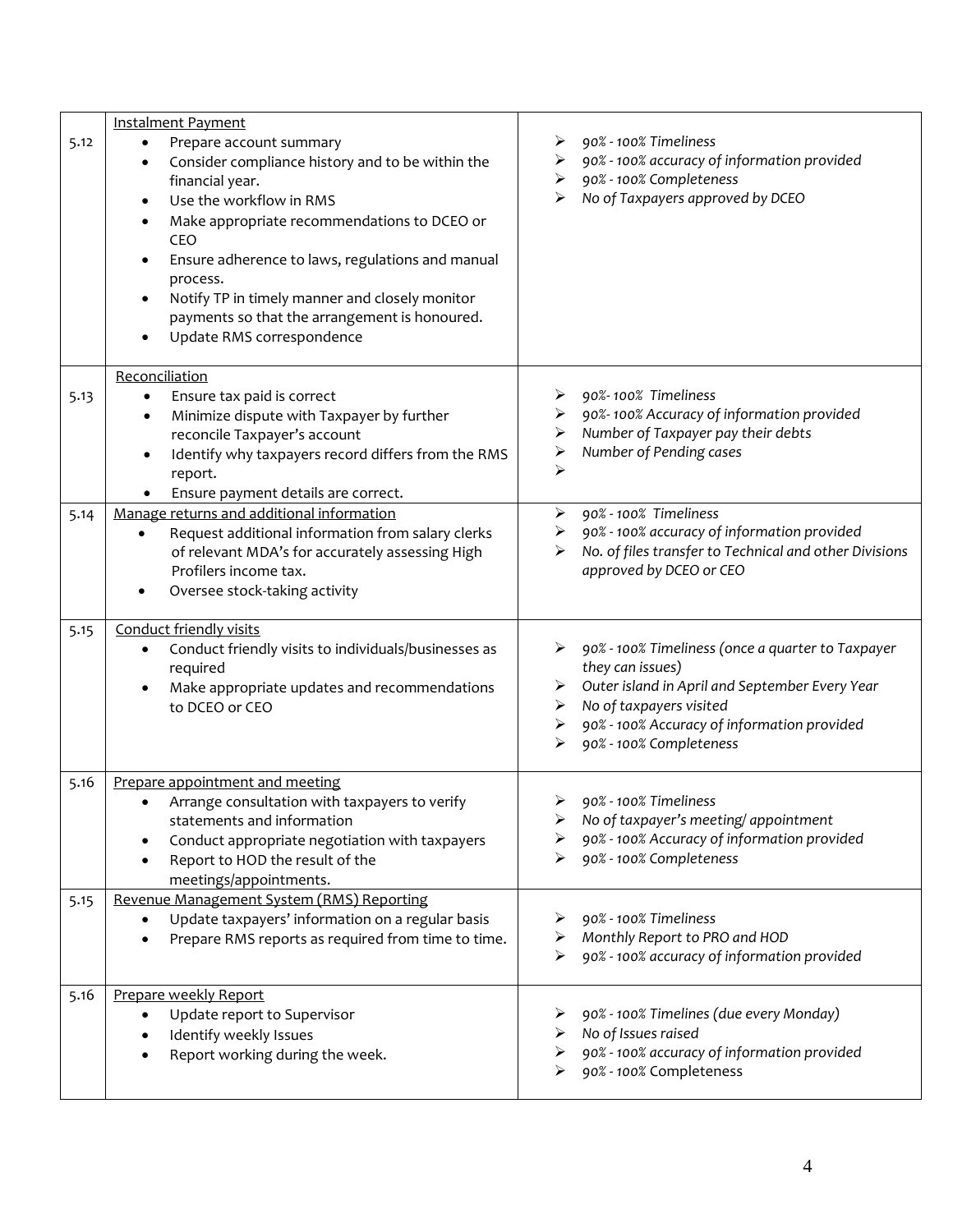| 5.17 | Process CT refunds<br>Review supporting documents to ensure they align<br>٠<br>with our tax laws and regulations.<br>Make appropriate updates and recommendations<br>$\bullet$<br>to DCEO<br>Issue Notice of Assessment and advise TP | 90% - 100% timeliness and accuracy in processing<br>➤<br>lodged CT refunds                                                                                                                                                                                                                                                                                                                                                                                                          |  |
|------|---------------------------------------------------------------------------------------------------------------------------------------------------------------------------------------------------------------------------------------|-------------------------------------------------------------------------------------------------------------------------------------------------------------------------------------------------------------------------------------------------------------------------------------------------------------------------------------------------------------------------------------------------------------------------------------------------------------------------------------|--|
| 5.18 | Assist media team in managing newsletter and social media<br>platforms<br>• Assist in creating and proofreading messages<br>delivered in the newsletter and on social media.                                                          | Completely revise monthly newsletters and posts<br>on social media.                                                                                                                                                                                                                                                                                                                                                                                                                 |  |
| 5.19 | Other taxation duties that maybe directed by DCEO and CEO<br>from time to time                                                                                                                                                        | Timeliness and accuracy of carrying out other tasks<br>⋗<br>as directed                                                                                                                                                                                                                                                                                                                                                                                                             |  |
| 6    | <b>Reports Directly to:</b>                                                                                                                                                                                                           | DCEO - Large Taxpayers Division                                                                                                                                                                                                                                                                                                                                                                                                                                                     |  |
| 7    | PERSON SPECIFICATION FOR THIS POST                                                                                                                                                                                                    |                                                                                                                                                                                                                                                                                                                                                                                                                                                                                     |  |
| 7.1  | Change and Innovation                                                                                                                                                                                                                 | $\triangleright$ Stays informed and actively contributes to change<br>initiatives<br>$\triangleright$ Looks for ways to demonstrate innovation and initiative<br>in work area<br>$\triangleright$ Anticipates emerging issues and looks for ways to<br>improve work practices.<br>$\triangleright$ Takes a big-picture view of change and models a<br>positive, constructive approach to managing it<br>Focuses on benefits and ways of overcoming obstacles<br>➤                   |  |
| 7.2  | <b>Interpersonal Skills</b>                                                                                                                                                                                                           | Develops and communicates vision and translates these<br>➤<br>into clear objectives.<br>➤<br>Builds and sustains a motivated team<br>➤<br>Leads by example<br>Inspires a shared commitment<br>➤<br>Articulates a clear vision for the future<br>⋗<br>Considers the 'big picture' and longer-term imperatives<br>➤<br>Empowers others to take responsibility through a deep<br>sense of commitment and ownership                                                                     |  |
| 7.3  | Integrity / Accountability                                                                                                                                                                                                            | Seeks to achieve results which are in the best interest<br>$\blacktriangleright$<br>of the organisation<br>$\triangleright$ Uses honesty and appropriate disclosure with<br>customers, employees, and management.<br>$\triangleright$ Accepts responsibility and acknowledges problems or<br>mistakes and commits to necessary corrective action.<br>Taking personal accountability for all aspects of their<br>work and self-managing to improve their own and team<br>performance |  |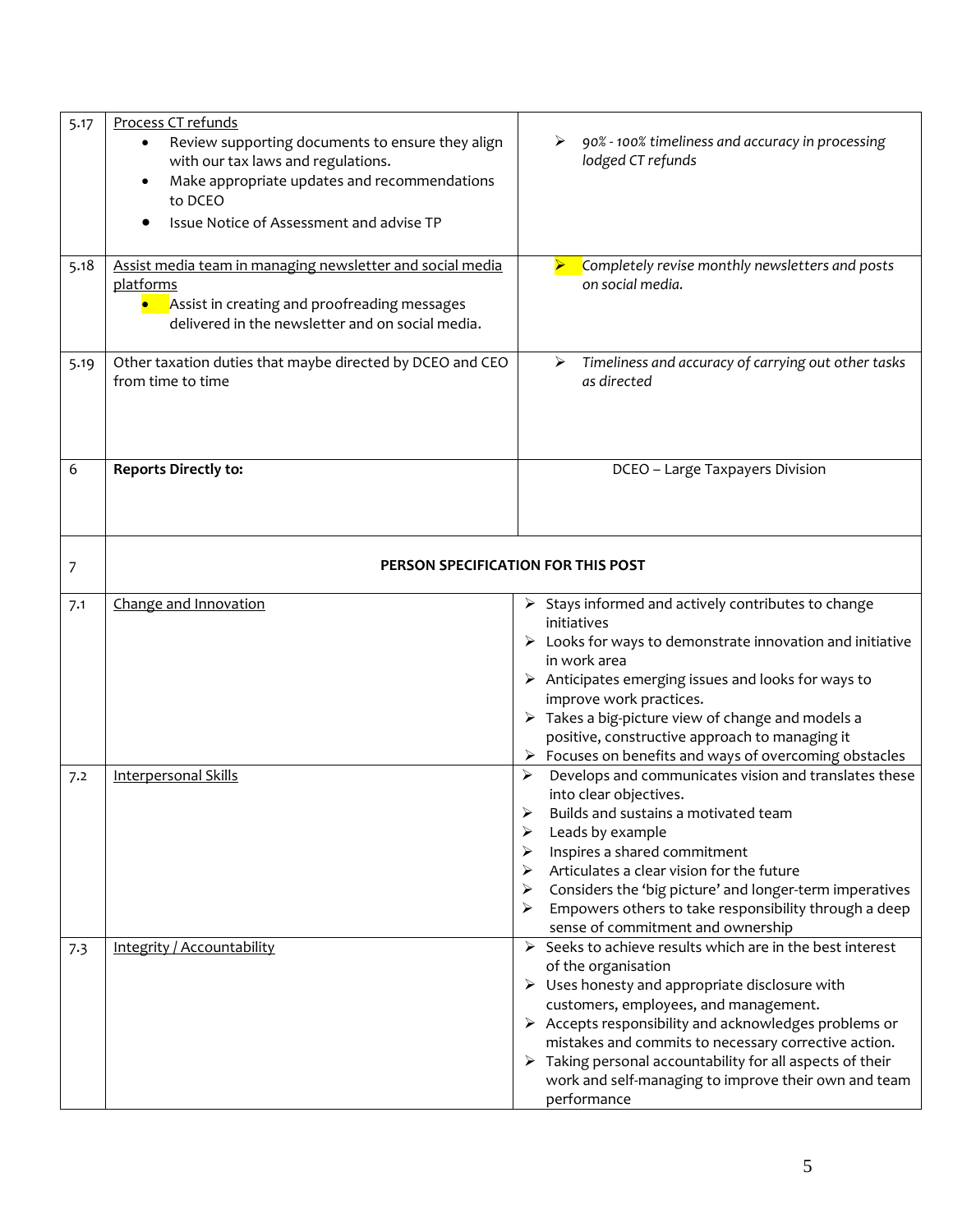| 7.4 | <b>Results Orientation</b>                             | Delivers high quality results on time.<br>➤                                                                               |
|-----|--------------------------------------------------------|---------------------------------------------------------------------------------------------------------------------------|
|     |                                                        | Overcomes roadblocks/setbacks to deliver results.<br>➤                                                                    |
|     |                                                        | Identifies problems early and takes appropriate action.                                                                   |
|     |                                                        | Thinks outside of the box to achieve the best results for                                                                 |
|     |                                                        | an internal/external customer.                                                                                            |
| 7.5 | <b>Teamwork and Collaboration</b>                      | Demonstrates ability to get along with others/is<br>$\blacktriangleright$                                                 |
|     |                                                        | respectful of co-workers and promotes teamwork.                                                                           |
|     |                                                        | Takes the initiative to make things better and seeks                                                                      |
|     |                                                        | out/accepts new or additional responsibilities readily.                                                                   |
|     |                                                        | Is open with other team members about his/her<br>➤                                                                        |
|     |                                                        | concerns                                                                                                                  |
|     |                                                        | $\triangleright$ Actively shares information with appropriate people                                                      |
|     |                                                        | and checks for understanding where required.                                                                              |
| 7.6 | Customer Focus (internal and external)                 | Takes personal responsibility for ensuring any issues<br>➤                                                                |
|     |                                                        | raised by customers are responded to promptly;                                                                            |
|     |                                                        | $\triangleright$ Accepts responsibility for mistakes apologizes and                                                       |
|     |                                                        | makes suitable and timely amends.                                                                                         |
|     |                                                        | Treats all clients with respect and cultural awareness<br>➤                                                               |
| 7.7 | Self Confidence and Assertiveness                      | Displays confidence in interacting with people at all<br>➤                                                                |
|     |                                                        | levels of responsibility, and in all parts of the                                                                         |
|     |                                                        | organization.                                                                                                             |
|     |                                                        | Deals constructively with failures and mistakes and                                                                       |
|     |                                                        | addresses conflict directly to resolve issues in a timely                                                                 |
|     |                                                        | fashion.                                                                                                                  |
| 7.8 | <b>Building individual capacity</b>                    | Seeks to continue developing new skills to adapt to a<br>➤                                                                |
|     |                                                        | changing environment and for personal/professional                                                                        |
|     |                                                        | growth                                                                                                                    |
| 7.9 | Supports the Organizations Enabling Theme, Outputs and | > Inspires dedication to the organization's shared outputs                                                                |
|     | Outcomes                                               | and values through his/her own visible actions.                                                                           |
|     |                                                        | $\triangleright$ Shows enthusiasm for organizational initiatives, policies                                                |
|     |                                                        | and procedures and helps others accept any changes and<br>remain effective.                                               |
|     |                                                        |                                                                                                                           |
| 8.0 |                                                        | $\triangleright$ Embraces and adapts to changing work environment<br>> Approaches a task/problem in a sensible way; gives |
|     | <b>Judgment</b>                                        | sound advice and seek assistance if necessary                                                                             |
|     |                                                        | $\triangleright$ Addresses issues early before they escalate and gets                                                     |
|     |                                                        | them resolved efficiently with minimum fuss                                                                               |
| 8.1 | Promotion of equity and equality                       | $\triangleright$ Actively promotes equity (relating to distribution) and                                                  |
|     |                                                        | equality (relating to non-discrimination) in relation to                                                                  |
|     |                                                        | gender, culture, disability and other differences                                                                         |
|     |                                                        | $\triangleright$ Demonstrates an interest in, and seeks opportunities to                                                  |
|     |                                                        | learn about others, e.g., Pacific Island cultures.                                                                        |
| 8.2 | Education                                              | <b>Essential:</b>                                                                                                         |
|     |                                                        | Minimum is a Diploma in Accounting in Accounting,<br>➤                                                                    |
|     |                                                        | Business Studies, or in related fields from a recognized                                                                  |
|     |                                                        | institution.                                                                                                              |
|     |                                                        | Desirable:                                                                                                                |
|     |                                                        | $\triangleright$ Under-graduates degree in these fields is hereby                                                         |
|     |                                                        | encouraged to apply.                                                                                                      |
| 8.3 | Experience                                             | • A Good understanding of Government's Tax System and                                                                     |
|     |                                                        | work experience on a related field                                                                                        |
|     |                                                        |                                                                                                                           |
|     |                                                        | ENDORSEMENT WITH NAME, SIGNATURE AND DATE                                                                                 |
| 9   |                                                        |                                                                                                                           |